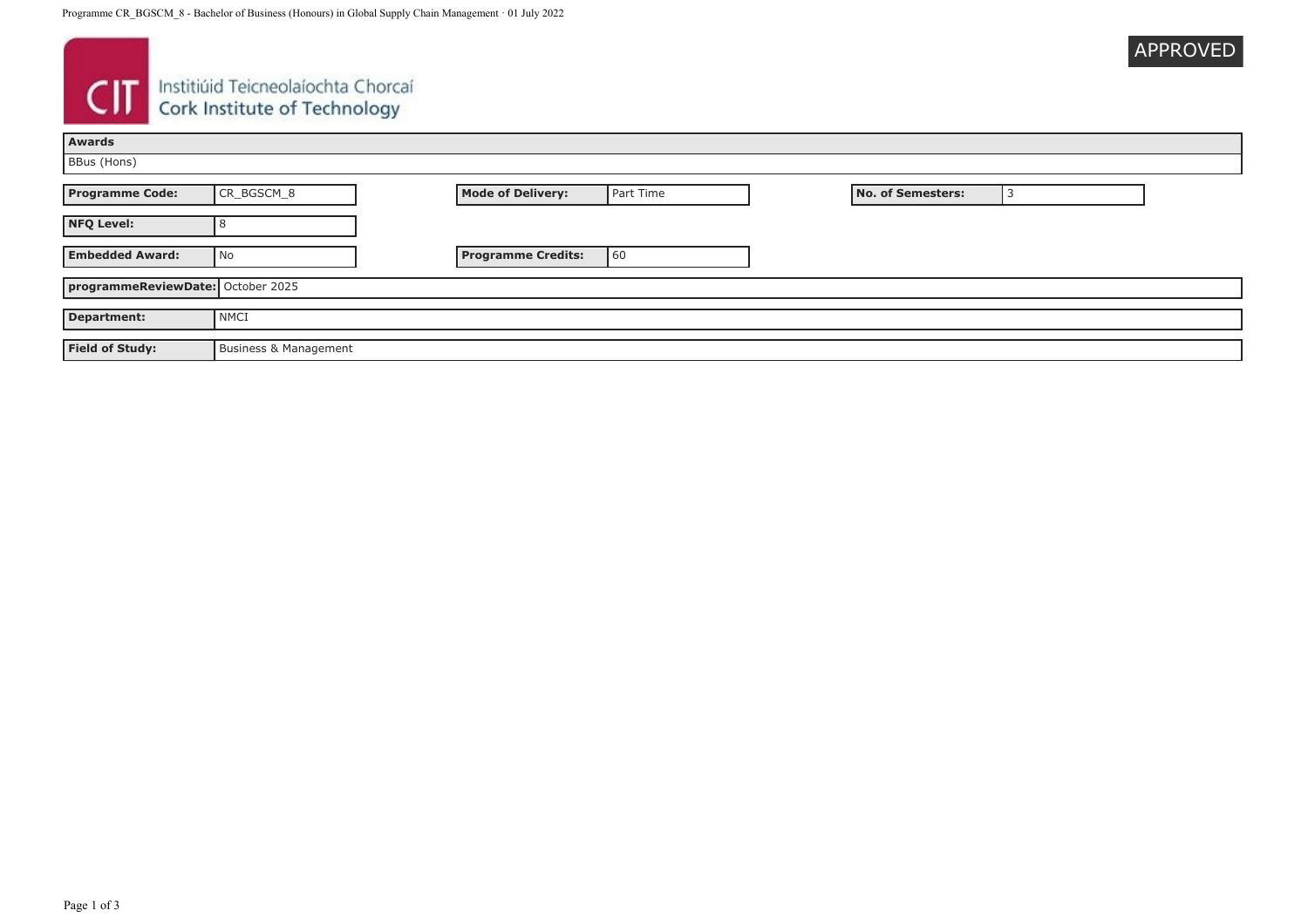## Programme Outcomes

Upon successful completion of this programme the graduate will be able to demonstrate... :

| $ $ PO1 $ $ |                                 | Knowledge - Breadth                                                                                                                                                                                                                                                      |
|-------------|---------------------------------|--------------------------------------------------------------------------------------------------------------------------------------------------------------------------------------------------------------------------------------------------------------------------|
|             | (a)                             | A comprehensive knowledge of the theory, concepts and methods employed within the Transport, Logistics and Supply Chain discipline.                                                                                                                                      |
|             |                                 | PO2 Knowledge - Kind                                                                                                                                                                                                                                                     |
|             | (a)                             | The ability to acquire knowledge of industry best practice through research, critical strategic thinking and to efficiently and effectively manage strategic issues within the Logistics and Transport<br>industries.                                                    |
|             |                                 | PO3 Skill - Range                                                                                                                                                                                                                                                        |
|             | (a                              | Be able to specify and use appropriate business tools and techniques, to manage the Supply Chain function, controlling transport and logistics operations.                                                                                                               |
|             |                                 | <b>PO4</b> Skill - Selectivity                                                                                                                                                                                                                                           |
|             | (a)                             | The ability to manage, evaluate and critically analyse complex operational activities, to exercise appropriate judgement through in such functions.                                                                                                                      |
|             | <b>PO5</b> Competence - Context |                                                                                                                                                                                                                                                                          |
|             | (a)                             | The ability to identify, formulate and use problem solving skills in a professional, accountable and creative manner in a wide range of Supply Chain business contexts.                                                                                                  |
|             |                                 | PO6 Competence - Role                                                                                                                                                                                                                                                    |
|             | (a)                             | The ability to contribute positively both autonomously and as a member of a team and to work ethically and professionally with the capacity for innovation and supervision                                                                                               |
| <b>PO7</b>  |                                 | Competence - Learning to Learn                                                                                                                                                                                                                                           |
|             | (a)                             | The ability to identify and address continuous learning requirements both at a personal and a professional level and to articulate and defend the need for continuous learning.                                                                                          |
|             | <b>PO8</b> Competence - Insight |                                                                                                                                                                                                                                                                          |
|             | (a)                             | A comprehensive understanding of the wider social, business and environmental issues within which the supply chain, logistics and transport profession operates and the need for ethical standards<br>including the responsibilities towards people and the environment. |